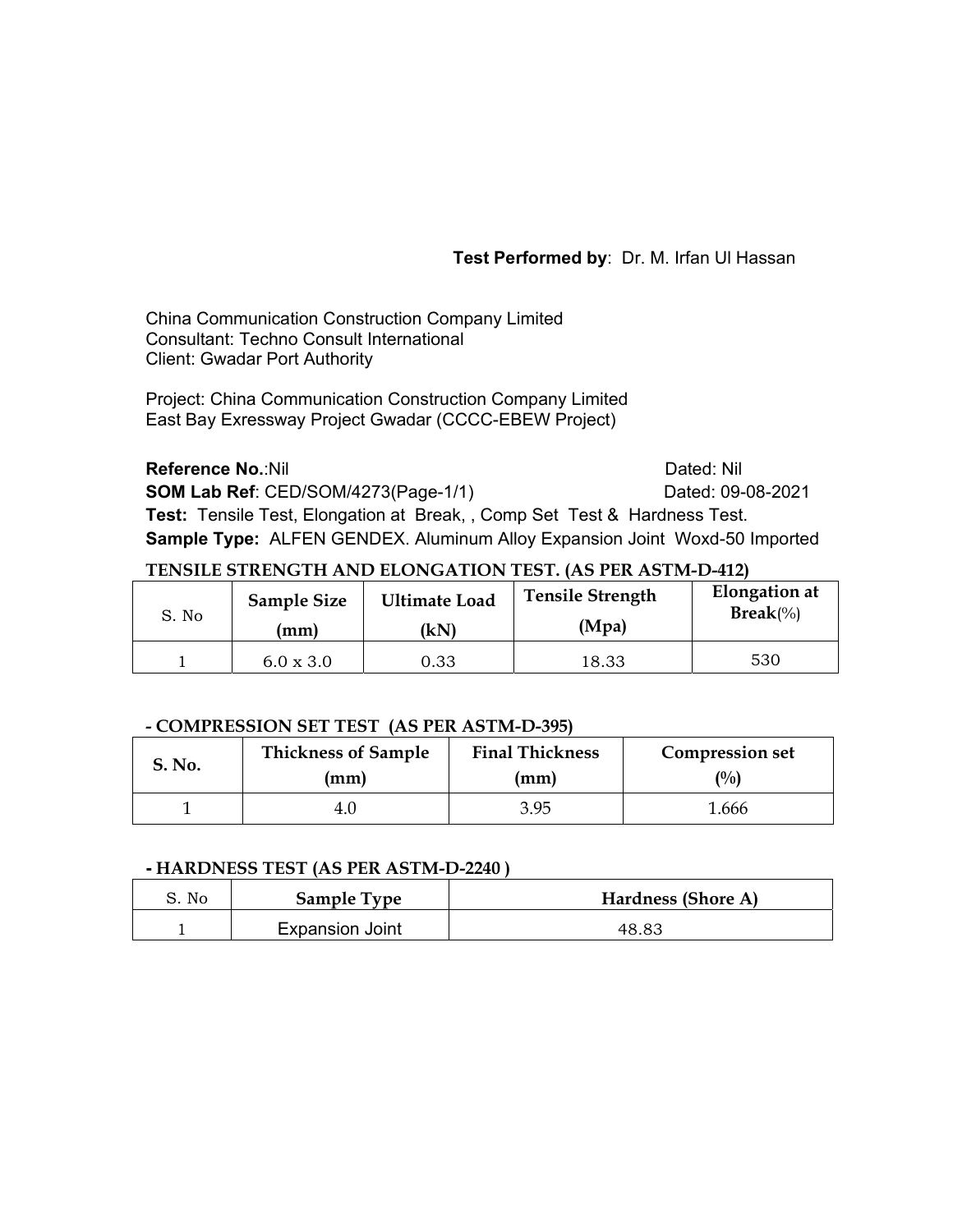Tahir Khalil Ahsan

## **Dr. /Engr.** S. Asad Ali Gillani **Test Performed By:**

General Manager (Project) Development Consultancy Services (Pvt) Ltd. Islamabad

|       |                         |                                                                  |            |                   |                                     |                              | Client Reference: DCS/RE/GCUF/2021/0803/265                      |                                |                                 |                                                                                     | <b>SOM Lab Ref: 4764(Page-1/1)</b> |                          |                |                          |         |
|-------|-------------------------|------------------------------------------------------------------|------------|-------------------|-------------------------------------|------------------------------|------------------------------------------------------------------|--------------------------------|---------------------------------|-------------------------------------------------------------------------------------|------------------------------------|--------------------------|----------------|--------------------------|---------|
|       | Dated:                  |                                                                  | 03-08-2021 |                   |                                     |                              |                                                                  |                                |                                 | Dated:                                                                              |                                    |                          | 09-08-2021     |                          |         |
| Test: |                         |                                                                  |            |                   | <b>Tension Test &amp; Bend Test</b> |                              | <b>Test Specification:</b>                                       |                                |                                 | <b>ASTM-A-615</b>                                                                   |                                    |                          |                |                          |         |
|       |                         | <b>Gauge Length:</b>                                             |            |                   | 8 inch                              |                              | <b>Sample Type:</b>                                              |                                |                                 | Deformed Bar                                                                        |                                    |                          |                |                          |         |
|       |                         | Dia.                                                             |            |                   | Area                                | Yield                        | Ultimate                                                         |                                | <b>Yield Stress</b>             |                                                                                     | Ult. Stress                        |                          |                |                          |         |
| S.No. | Weight                  | Nominal                                                          | Calculated | Nominal           | Calculated                          | Load                         | Load                                                             | (according to<br>nominal area) | measured area)<br>(according to | (according to<br>nominal area)                                                      | measured area)<br>(according to    | Elongation               | Gauge Length   | Elongation<br>%age I     | Remarks |
|       | Ib/ft                   | $\#$                                                             | in         | $\overline{in^2}$ | $in^2$                              | Tons                         | Tons                                                             | psi                            | psi                             | psi                                                                                 | psi                                | in                       | in             | $\frac{0}{0}$            |         |
| 1     | 2.637                   | 8                                                                | 0.993      | 0.79              | 0.775                               | 23.31                        | 33.28                                                            | 65090                          | 66350                           | 92920                                                                               | 94710                              | 1.60                     | 8.0            | 20.0                     |         |
| 2     | 2.632                   | 8                                                                | 0.992      | 0.79              | 0.773                               | 23.16                        | 33.15                                                            | 64660                          | 66080                           | 92550                                                                               | 94580                              | 1.70                     | 8.0            | 21.3                     |         |
| 3     | 1.349                   | 6                                                                | 0.710      | 0.44              | 0.396                               | 13.71                        | 19.22                                                            | 68730                          | 76360                           | 96320                                                                               | 107020                             | 1.20                     | 8.0            | 15.0                     |         |
| 4     | 1.462                   | 6                                                                | 0.740      | 0.44              | 0.430                               | 13.73                        | 19.24                                                            | 68830                          | 70430                           | 96420                                                                               | 98660                              | 1.10                     | 8.0            | 13.8                     |         |
|       |                         |                                                                  |            |                   |                                     | $\qquad \qquad \blacksquare$ |                                                                  |                                |                                 | $\overline{a}$                                                                      | ۰                                  | $\overline{\phantom{0}}$ |                | $\overline{a}$           |         |
|       |                         |                                                                  |            |                   |                                     |                              |                                                                  |                                |                                 | $\overline{a}$                                                                      | L,                                 |                          |                | L.                       |         |
|       |                         | $\overline{a}$                                                   |            | $\overline{a}$    | $\overline{a}$                      | $\overline{a}$               | $\overline{\phantom{a}}$                                         | $\overline{a}$                 | ÷,                              | $\overline{a}$                                                                      | ä,                                 | $\overline{\phantom{0}}$ | $\blacksquare$ | $\overline{\phantom{a}}$ |         |
|       |                         | $\overline{a}$                                                   | ÷,         | $\overline{a}$    | $\blacksquare$                      | $\overline{a}$               | $\overline{\phantom{0}}$                                         | L,                             | L,                              | $\overline{a}$                                                                      | ÷,                                 | $\blacksquare$           |                | $\overline{a}$           |         |
|       |                         |                                                                  |            |                   |                                     |                              |                                                                  |                                |                                 |                                                                                     | ÷,                                 |                          |                | $\overline{a}$           |         |
|       |                         |                                                                  |            | $\overline{a}$    |                                     | $\blacksquare$               |                                                                  |                                |                                 | $\overline{a}$                                                                      | ÷                                  |                          |                | $\overline{a}$           |         |
|       |                         |                                                                  |            |                   |                                     |                              |                                                                  |                                |                                 |                                                                                     |                                    |                          |                |                          |         |
|       | <b>BEND TEST:</b>       |                                                                  |            |                   |                                     |                              |                                                                  |                                |                                 |                                                                                     |                                    |                          |                |                          |         |
|       | #8                      |                                                                  |            |                   |                                     |                              | Sample bend through 180 degrees Satisfactorily without any crack |                                |                                 |                                                                                     | Note:-                             |                          |                |                          |         |
|       | #6                      | Sample bend through 180 degrees Satisfactorily without any crack |            |                   |                                     |                              |                                                                  |                                |                                 |                                                                                     |                                    |                          |                |                          |         |
|       | <b>Only Six Samples</b> |                                                                  |            |                   |                                     |                              |                                                                  |                                |                                 |                                                                                     |                                    |                          |                |                          |         |
|       |                         |                                                                  |            |                   |                                     |                              |                                                                  |                                |                                 |                                                                                     | <b>Received and Tested</b>         |                          |                |                          |         |
|       |                         |                                                                  |            |                   |                                     |                              |                                                                  |                                |                                 | Note: Please always confirm the results of above report on web www.uet-civil.edu.pk |                                    |                          |                |                          |         |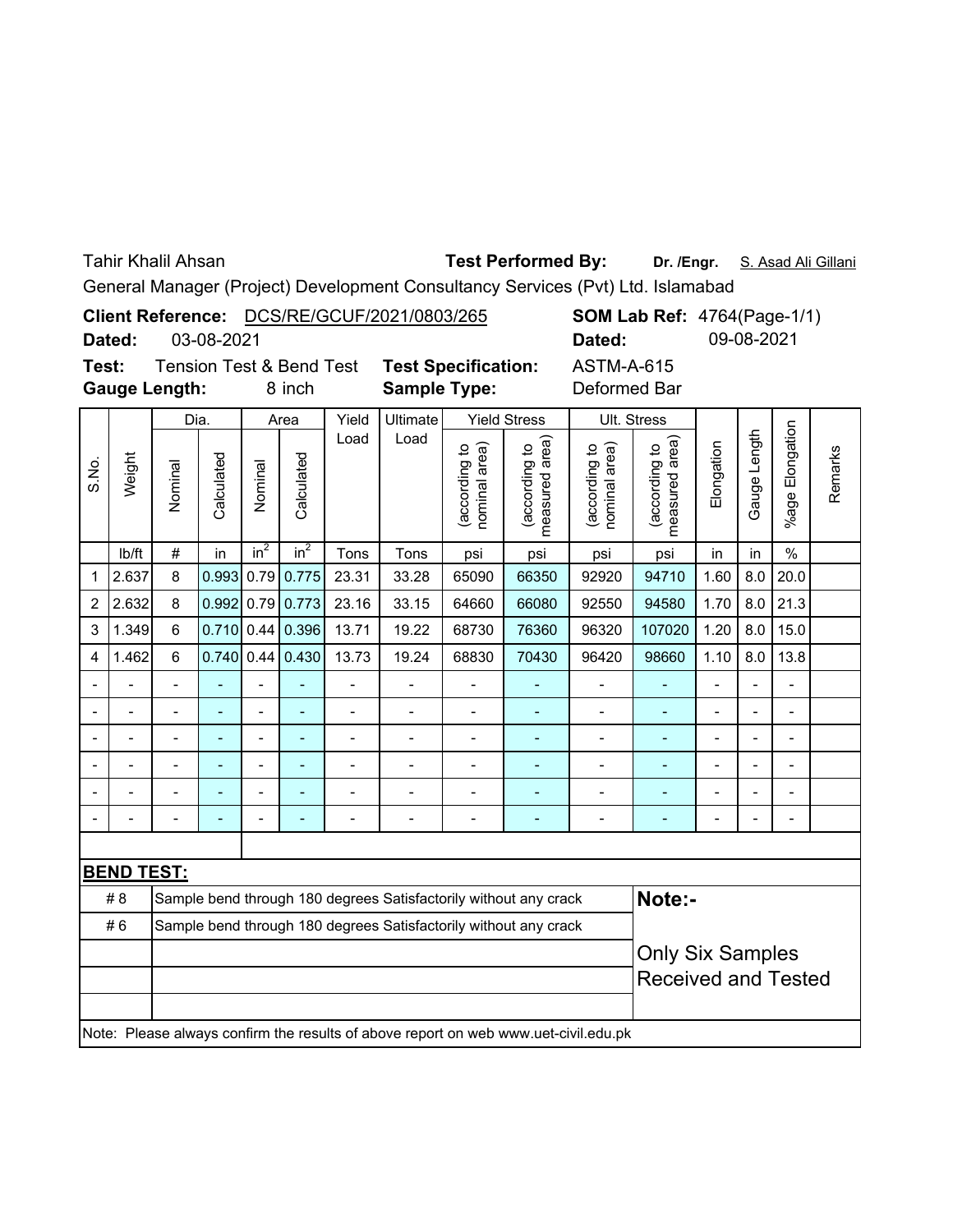Taimur Hassan

**Dr. /Engr.** s. Asad Ali Gillani **Test Performed By:**

Resident Engineer, Fort Munro Cadet College, D. G. Khan

|                 |                   |                      |              |         |                 |                          | Client Reference: AHQ/74260/2/52/Trg/FMCC                                   |                                |                                 | <b>SOM Lab Ref: 4766 (Page-1/1)</b>                                                 |                                 |                                |              |                 |         |
|-----------------|-------------------|----------------------|--------------|---------|-----------------|--------------------------|-----------------------------------------------------------------------------|--------------------------------|---------------------------------|-------------------------------------------------------------------------------------|---------------------------------|--------------------------------|--------------|-----------------|---------|
|                 | Dated:            |                      | 06-08-2021   |         |                 |                          |                                                                             |                                |                                 | Dated:                                                                              |                                 |                                | 09-08-2021   |                 |         |
| Test:           |                   | <b>Tension Test</b>  |              |         |                 |                          | <b>Test Specification:</b>                                                  |                                |                                 | <b>ASTM-A-615</b>                                                                   |                                 |                                |              |                 |         |
|                 |                   | <b>Gauge Length:</b> |              |         | 8 inch          |                          | <b>Sample Type:</b>                                                         |                                |                                 |                                                                                     |                                 | Deformed Bar( Moiz & FF Steel) |              |                 |         |
|                 |                   | Dia.                 |              |         | Area            | Yield                    | Ultimate                                                                    |                                | <b>Yield Stress</b>             |                                                                                     | Ult. Stress                     |                                |              |                 |         |
| Weight<br>S.No. |                   | Nominal              | Calculated   | Nominal | Calculated      | Load                     | Load                                                                        | (according to<br>nominal area) | measured area)<br>(according to | area)<br>(according to<br>nominal                                                   | measured area)<br>(according to | Elongation                     | Gauge Length | %age Elongation | Remarks |
|                 | lb/ft             | $\#$                 | in           | $in^2$  | in <sup>2</sup> | Tons                     | Tons                                                                        | psi                            | psi                             | psi                                                                                 | psi                             | in                             | in           | $\%$            |         |
| $\mathbf 1$     | 0.602             | 4                    | 0.475        | 0.20    | 0.177           | 5.88                     | 8.48                                                                        | 64860                          | 73290                           | 93530                                                                               | 105680                          | 1.20                           | 8.0          | 15.0            | Moiz    |
| $\overline{2}$  | 0.606             | 4                    | $0.476$ 0.20 |         | 0.178           | 5.86                     | 8.48                                                                        | 64640                          | 72630                           | 93530                                                                               | 105080                          | 1.30                           | 8.0          | 16.3            | Moiz    |
| 3               | 0.605             | 4                    | $0.476$ 0.20 |         | 0.178           | 5.88                     | 8.51                                                                        | 64860                          | 72880                           | 93860                                                                               | 105460                          | 1.30                           | 8.0          | 16.3            | Moiz    |
| 4               | 0.596             | 4                    | $0.472$ 0.20 |         | 0.175           | 6.03                     | 8.18                                                                        | 66550                          | 76050                           | 90150                                                                               | 103030                          | 1.20                           | 8.0          | 15.0            | FF      |
| 5               | 0.594             | 4                    | $0.472$ 0.20 |         | 0.175           | 5.90                     | 8.05                                                                        | 65090                          | 74380                           | 88800                                                                               | 101490                          | 1.30                           | 8.0          | 16.3            | FF      |
| 6               | 0.599             | 4                    | 0.473        | 0.20    | 0.176           | 6.01                     | 8.15                                                                        | 66320                          | 75370                           | 89930                                                                               | 102190                          | 1.30                           | 8.0          | 16.3            | FF      |
|                 |                   |                      |              |         |                 | $\overline{\phantom{a}}$ |                                                                             | $\overline{\phantom{0}}$       |                                 | $\overline{\phantom{0}}$                                                            | Ξ                               |                                |              | $\overline{a}$  |         |
|                 |                   |                      |              |         |                 |                          |                                                                             |                                |                                 |                                                                                     |                                 |                                |              |                 |         |
|                 |                   |                      |              |         | ÷,              | $\overline{a}$           | $\overline{a}$                                                              | $\overline{\phantom{0}}$       |                                 | $\overline{a}$                                                                      | ÷,                              |                                |              | $\overline{a}$  |         |
|                 |                   |                      |              |         |                 | -                        | $\overline{a}$                                                              | ÷                              | ÷                               | $\qquad \qquad \blacksquare$                                                        | ٠                               |                                |              | $\overline{a}$  |         |
|                 |                   |                      |              |         |                 |                          |                                                                             |                                |                                 |                                                                                     |                                 |                                |              |                 |         |
|                 | <b>BEND TEST:</b> |                      |              |         |                 |                          |                                                                             |                                |                                 |                                                                                     |                                 |                                |              |                 |         |
|                 |                   |                      |              |         |                 |                          | # 4(Sr.1&2 Sample bend through 180 degrees Satisfactorily without any crack |                                |                                 |                                                                                     | Note:-                          |                                |              |                 |         |
| #4(Sr.          |                   |                      |              |         |                 |                          | 3) Sample bend through 180 degrees Satisfactorily without any crack         |                                |                                 |                                                                                     |                                 |                                |              |                 |         |
|                 |                   |                      |              |         |                 |                          | # 4(Sr.4&5]Sample bend through 180 degrees Satisfactorily without any crack |                                |                                 |                                                                                     | <b>Only Twelve Samples</b>      |                                |              |                 |         |
| #4(Sr.          |                   |                      |              |         |                 |                          | 6 Sample bend through 180 degrees Satisfactorily without any crack          |                                |                                 |                                                                                     | <b>Received and Tested</b>      |                                |              |                 |         |
|                 |                   |                      |              |         |                 |                          |                                                                             |                                |                                 | Note: Please always confirm the results of above report on web www.uet-civil.edu.pk |                                 |                                |              |                 |         |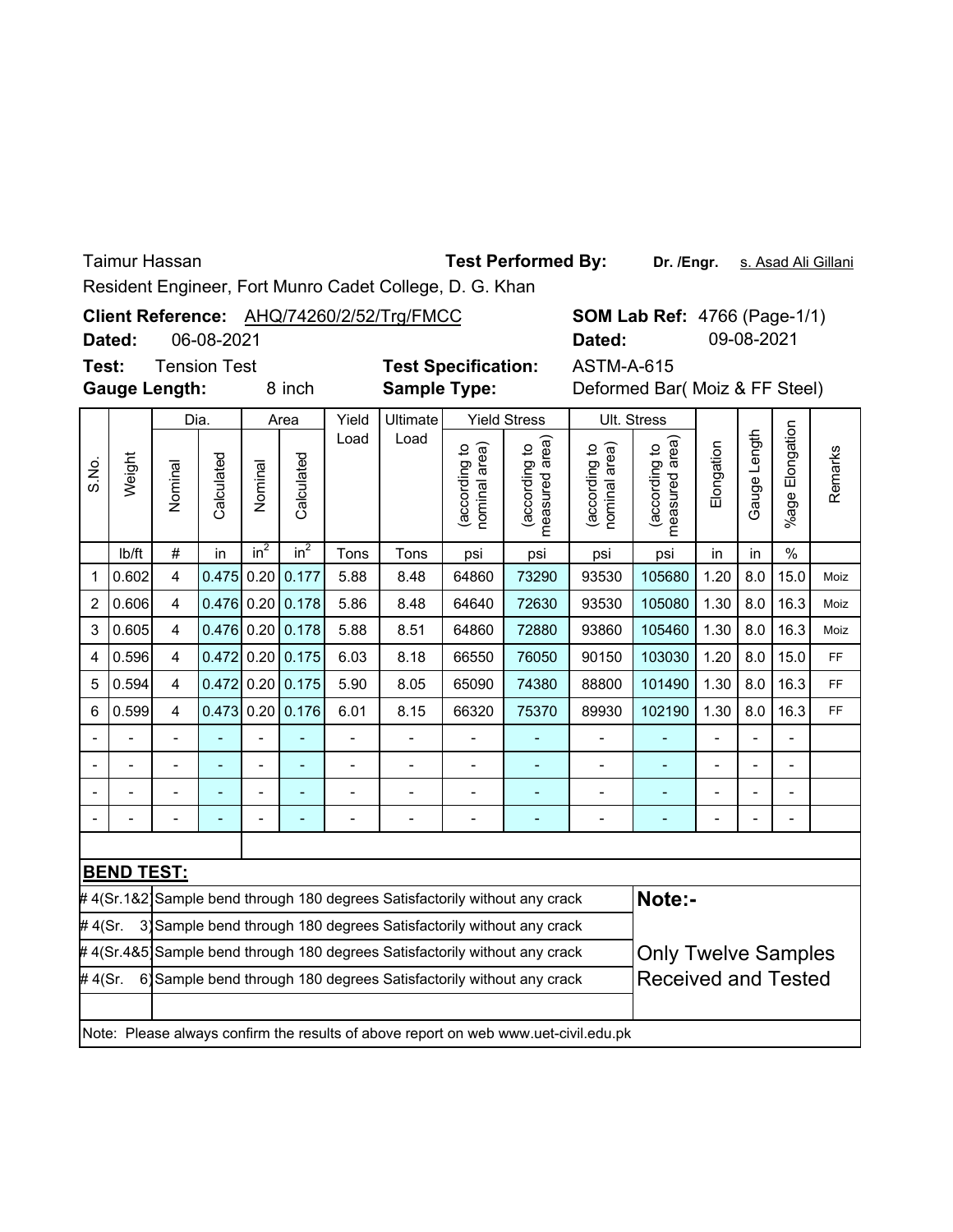Engr. Muddasir Tahir

**Test Performed By:**

Dr. /Engr. S. Asad Ali Gillani

Construction Manager, Zameen Aurum, Lahore

**Client Reference:** ZD/ZA/STR011

09-08-2021 **Dated:**

**Test: Gauge Length:**

**Sample Type:** Tension Test & Bend Test **Test Specification:**

ASTM-A-615

**SOM Lab Ref: 4767(Page-1/1)** 

**Dated:** 09-08-2021

|                |                   | Dia.                                                             |                |                | Area           | Yield                    | Ultimate                 |                                | <b>Yield Stress</b>                                                                 | Ult. Stress                    |                                 |                          |                |                          |         |
|----------------|-------------------|------------------------------------------------------------------|----------------|----------------|----------------|--------------------------|--------------------------|--------------------------------|-------------------------------------------------------------------------------------|--------------------------------|---------------------------------|--------------------------|----------------|--------------------------|---------|
| S.No.          | Weight            | Nominal                                                          | Calculated     | Nominal        | Calculated     | Load                     | Load                     | (according to<br>nominal area) | measured area)<br>(according to                                                     | (according to<br>nominal area) | measured area)<br>(according to | Elongation               | Gauge Length   | %age Elongation          | Remarks |
|                | Ib/ft             | $\#$                                                             | in             | $in^2$         | $in^2$         | Tons                     | Tons                     | psi                            | psi                                                                                 | psi                            | psi                             | in                       | in             | $\%$                     |         |
| 1              | 1.543             | 6                                                                | 0.759          | 0.44           | 0.453          | 17.13                    | 22.04                    | 85840                          | 83380                                                                               | 110470                         | 107300                          | 1.30                     | 8.0            | 16.3                     |         |
| $\overline{2}$ | 1.534             | 6                                                                | 0.758          |                | $0.44$ 0.451   | 14.39                    | 20.51                    | 72150                          | 70390                                                                               | 102800                         | 100300                          | 1.50                     | 8.0            | 18.8                     |         |
| 3              | 0.698             | $\overline{4}$                                                   | 0.511          | 0.20           | 0.205          | 8.02                     | 9.63                     | 88470                          | 86310                                                                               | 106230                         | 103640                          | 1.00                     | 8.0            | 12.5                     |         |
| 4              | 0.670             | $\overline{4}$                                                   | 0.501          | 0.20           | 0.197          | 5.50                     | 7.10                     | 60700                          | 61630                                                                               | 78350                          | 79540                           | 1.10                     | 8.0            | 13.8                     |         |
|                |                   | $\blacksquare$                                                   | ÷              | $\overline{a}$ | $\blacksquare$ | $\overline{\phantom{0}}$ | $\overline{\phantom{0}}$ | $\overline{a}$                 | ÷,                                                                                  | $\overline{a}$                 | Ē,                              | $\overline{\phantom{a}}$ | $\overline{a}$ | $\overline{\phantom{a}}$ |         |
|                |                   | $\overline{a}$                                                   | L,             | $\overline{a}$ | $\blacksquare$ | $\overline{a}$           | $\overline{a}$           | $\overline{a}$                 | L,                                                                                  | $\overline{a}$                 | ٠                               | $\blacksquare$           | $\overline{a}$ | $\blacksquare$           |         |
|                |                   | $\overline{a}$                                                   | L,             | $\overline{a}$ | $\blacksquare$ | $\overline{a}$           | $\overline{a}$           | $\overline{a}$                 | L,                                                                                  | $\overline{a}$                 | L,                              | $\blacksquare$           | $\overline{a}$ | $\blacksquare$           |         |
|                |                   |                                                                  | Ē,             | Ĭ.             |                |                          |                          | Ĭ.                             |                                                                                     |                                |                                 |                          | $\blacksquare$ |                          |         |
|                |                   |                                                                  | $\overline{a}$ | L.             |                |                          |                          | $\blacksquare$                 |                                                                                     |                                |                                 |                          | $\blacksquare$ |                          |         |
|                |                   |                                                                  |                | L.             |                |                          |                          |                                |                                                                                     |                                |                                 |                          |                |                          |         |
|                |                   |                                                                  |                |                |                |                          |                          |                                |                                                                                     |                                |                                 |                          |                |                          |         |
|                | <b>BEND TEST:</b> |                                                                  |                |                |                |                          |                          |                                |                                                                                     |                                |                                 |                          |                |                          |         |
|                | #6                |                                                                  |                |                |                |                          |                          |                                | Sample bend through 180 degrees Satisfactorily without any crack                    |                                | Note:-                          |                          |                |                          |         |
|                | #6                | Sample bend through 180 degrees Satisfactorily without any crack |                |                |                |                          |                          |                                |                                                                                     |                                |                                 |                          |                |                          |         |
|                |                   | <b>Only Six Samples</b>                                          |                |                |                |                          |                          |                                |                                                                                     |                                |                                 |                          |                |                          |         |
|                |                   |                                                                  |                |                |                |                          |                          |                                |                                                                                     |                                | <b>Received and Tested</b>      |                          |                |                          |         |
|                |                   |                                                                  |                |                |                |                          |                          |                                |                                                                                     |                                |                                 |                          |                |                          |         |
|                |                   |                                                                  |                |                |                |                          |                          |                                | Note: Please always confirm the results of above report on web www.uet-civil.edu.pk |                                |                                 |                          |                |                          |         |

8 inch **Sample Type:** Deformed Bar (Pak Steel)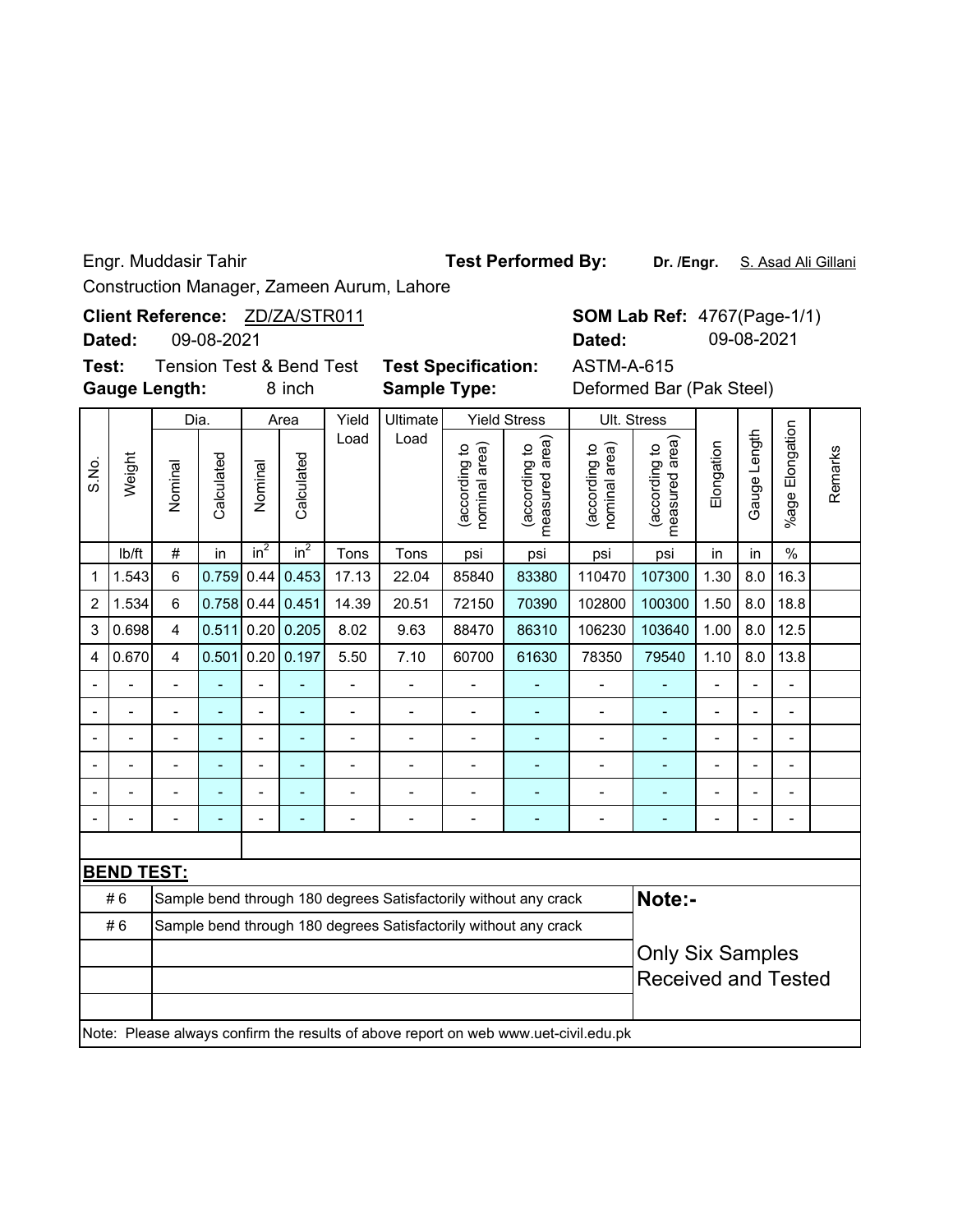Wajid Ali Shah GM - Works, FF Steel Lahore **Test Performed By:**

Dr. /Engr. S. Asad Ali Gillani

**Client Reference:** Nil **SOM Lab Ref: 4768(Page-1/1) Dated:** 09-08-2021 **Dated:** 04-08-2021 **Test:** Tension Test **Test Specification:** ASTM-A-615 8 inch **Sample Type:** Deforned Bar(FF Steel) **Gauge Length: Sample Type:** Dia. AreaYield Ultimate Yield Stress Ult. Stress %age Elongation %age Elongation Gauge Length Load Load (according to<br>measured area) (according to<br>measured area) Gauge Length (according to<br>nominal area) measured area) (according to<br>nominal area) measured area) (according to (according to (according to (according to Elongation nominal area) nominal area) Remarks Weight Remarks Calculated Calculated S.No. Calculated Calculated Nominal Nominal lb/ft  $\mid$  #  $\mid$  in  $\mid$  in $^{2}$   $\mid$  in $^{2}$   $\mid$  Tons  $\mid$  Tons  $\mid$  psi  $\mid$  psi  $\mid$  psi  $\mid$  in  $\mid$  in  $\mid$  % 1 |1.485| 6 |0.745| 0.44| 0.436| 15.46 | 21.66 | 77510 | 78220 | 108580 | 109570 | 1.20 | 8.0 | 15.0 2 1.492 6 0.747 0.44 0.438 15.14 21.41 75880 76220 107300 107790 1.20 8.0 15.0 -- - - - - - - - - - - - -- -- - - - - - - - - - - - -- -- - - - - - - - - - - - -- -- - - - - - - - - - - - -- -- - - - - - - - - - - - -- -- - - - - - - - - - - - -- -- - - - - - - - - - - - -- -- - - - - - - - - - - - -- **BEND TEST:** -- No Bend test performed **Note:-** Only Two Samples Received and Tested Note: Please always confirm the results of above report on web www.uet-civil.edu.pk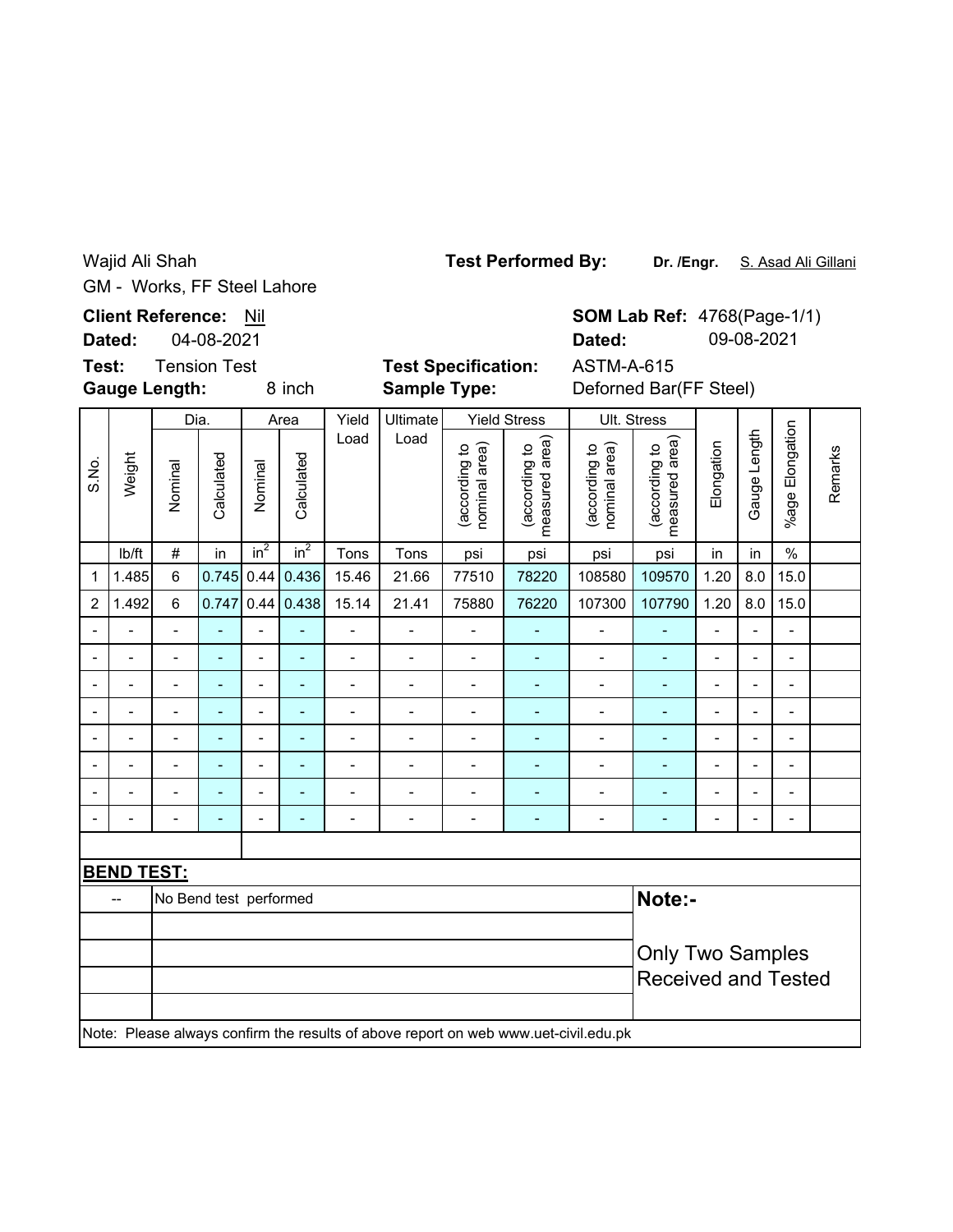Major Muhammad Azeem (Retd **Test Performed By:** 

Dr. /Engr. S. Asad Ali Gillani

Resident Engineer, ACES (Pvt) Ltd. Site Office - DHA, Mattital Road, Multan

|               |            | <b>Client Reference:</b> RE/Sec-T & B-I/Material/22 |                            |              | <b>SOM Lab Ref: 4769(Page-1/1)</b> |
|---------------|------------|-----------------------------------------------------|----------------------------|--------------|------------------------------------|
| Dated:        | 04-08-2021 |                                                     |                            | Dated:       | 09-08-2021                         |
| Test:         |            | <b>Tension Test &amp; Bend Test</b>                 | <b>Test Specification:</b> | ASTM-A-615   |                                    |
| Gauge Length: |            | 8 inch                                              | <b>Sample Type:</b>        | Deformed Bar |                                    |

|                |                   | Dia.                                                                                         |              |                          | Area               | Yield                    | Ultimate |                                | <b>Yield Stress</b>                                              |                                                                                     | Ult. Stress                     |                |                          |                      |         |
|----------------|-------------------|----------------------------------------------------------------------------------------------|--------------|--------------------------|--------------------|--------------------------|----------|--------------------------------|------------------------------------------------------------------|-------------------------------------------------------------------------------------|---------------------------------|----------------|--------------------------|----------------------|---------|
| S.No.          | Weight            | Nominal                                                                                      | Calculated   | Nominal                  | Calculated         | Load                     | Load     | nominal area)<br>(according to | measured area)<br>(according to                                  | nominal area)<br>(according to                                                      | measured area)<br>(according to | Elongation     | Gauge Length             | Elongation<br>%age l | Remarks |
|                | Ib/ft             | $\#$                                                                                         | in           | $in^2$                   | $in^2$             | Tons                     | Tons     | psi                            | psi                                                              | psi                                                                                 | psi                             | in             | in                       | $\frac{0}{0}$        |         |
| 1              | 2.727             | 8                                                                                            | 1.010        | 0.79                     | 0.801              | 27.49                    | 35.27    | 76750                          | 75700                                                            | 98470                                                                               | 97110                           | 1.50           | 8.0                      | 18.8                 |         |
| $\overline{c}$ | 2.700             | 8                                                                                            | 1.005        |                          | $0.79$ 0.793       | 26.32                    | 34.25    | 73480                          | 73200                                                            | 95620                                                                               | 95260                           | 1.40           | 8.0                      | 17.5                 |         |
| 3              | 1.500             | 6                                                                                            | 0.749        |                          | $0.44$ 0.441       | 15.04                    | 20.74    | 75370                          | 75200                                                            | 103980                                                                              | 103740                          | 1.30           | 8.0                      | 16.3                 |         |
| 4              | 1.498             | 6                                                                                            |              |                          | $0.748$ 0.44 0.440 | 14.80                    | 20.66    | 74190                          | 74190                                                            | 103570                                                                              | 103570                          | 1.20           | 8.0                      | 15.0                 |         |
| 5              | 0.681             | 4                                                                                            | $0.505$ 0.20 |                          | 0.200              | 7.14                     | 9.60     | 78690                          | 78690                                                            | 105890                                                                              | 105890                          | 1.20           | 8.0                      | 15.0                 |         |
| 6              | 0.677             | $\overline{4}$                                                                               | 0.503        | 0.20                     | 0.199              | 7.14                     | 9.60     | 78690                          | 79080                                                            | 105890                                                                              | 106420                          | 1.20           | 8.0                      | 15.0                 |         |
|                |                   | $\overline{a}$                                                                               | ÷,           | $\overline{a}$           | ä,                 | $\overline{\phantom{a}}$ |          | ÷,                             |                                                                  |                                                                                     |                                 | $\overline{a}$ | $\overline{\phantom{a}}$ | Ξ.                   |         |
|                |                   |                                                                                              |              |                          |                    | $\overline{a}$           |          | L,                             |                                                                  |                                                                                     |                                 |                |                          | ۰                    |         |
|                |                   |                                                                                              | ۰            | $\overline{\phantom{a}}$ |                    | $\overline{a}$           |          | L.                             |                                                                  |                                                                                     |                                 |                |                          | $\overline{a}$       |         |
|                |                   |                                                                                              | ۰            | $\blacksquare$           | ۳                  |                          |          | ۰                              |                                                                  |                                                                                     |                                 |                | $\overline{a}$           | ۰                    |         |
|                |                   |                                                                                              |              |                          |                    |                          |          |                                |                                                                  |                                                                                     |                                 |                |                          |                      |         |
|                | <b>BEND TEST:</b> |                                                                                              |              |                          |                    |                          |          |                                |                                                                  |                                                                                     |                                 |                |                          |                      |         |
|                | #8                |                                                                                              |              |                          |                    |                          |          |                                | Sample bend through 180 degrees Satisfactorily without any crack |                                                                                     | Note:-                          |                |                          |                      |         |
|                | #6                |                                                                                              |              |                          |                    |                          |          |                                | Sample bend through 180 degrees Satisfactorily without any crack |                                                                                     |                                 |                |                          |                      |         |
|                | #4                | <b>Only Nine Samples</b><br>Sample bend through 180 degrees Satisfactorily without any crack |              |                          |                    |                          |          |                                |                                                                  |                                                                                     |                                 |                |                          |                      |         |
|                |                   |                                                                                              |              |                          |                    |                          |          |                                |                                                                  |                                                                                     | <b>Received and Tested</b>      |                |                          |                      |         |
|                |                   |                                                                                              |              |                          |                    |                          |          |                                |                                                                  |                                                                                     |                                 |                |                          |                      |         |
|                |                   |                                                                                              |              |                          |                    |                          |          |                                |                                                                  | Note: Please always confirm the results of above report on web www.uet-civil.edu.pk |                                 |                |                          |                      |         |